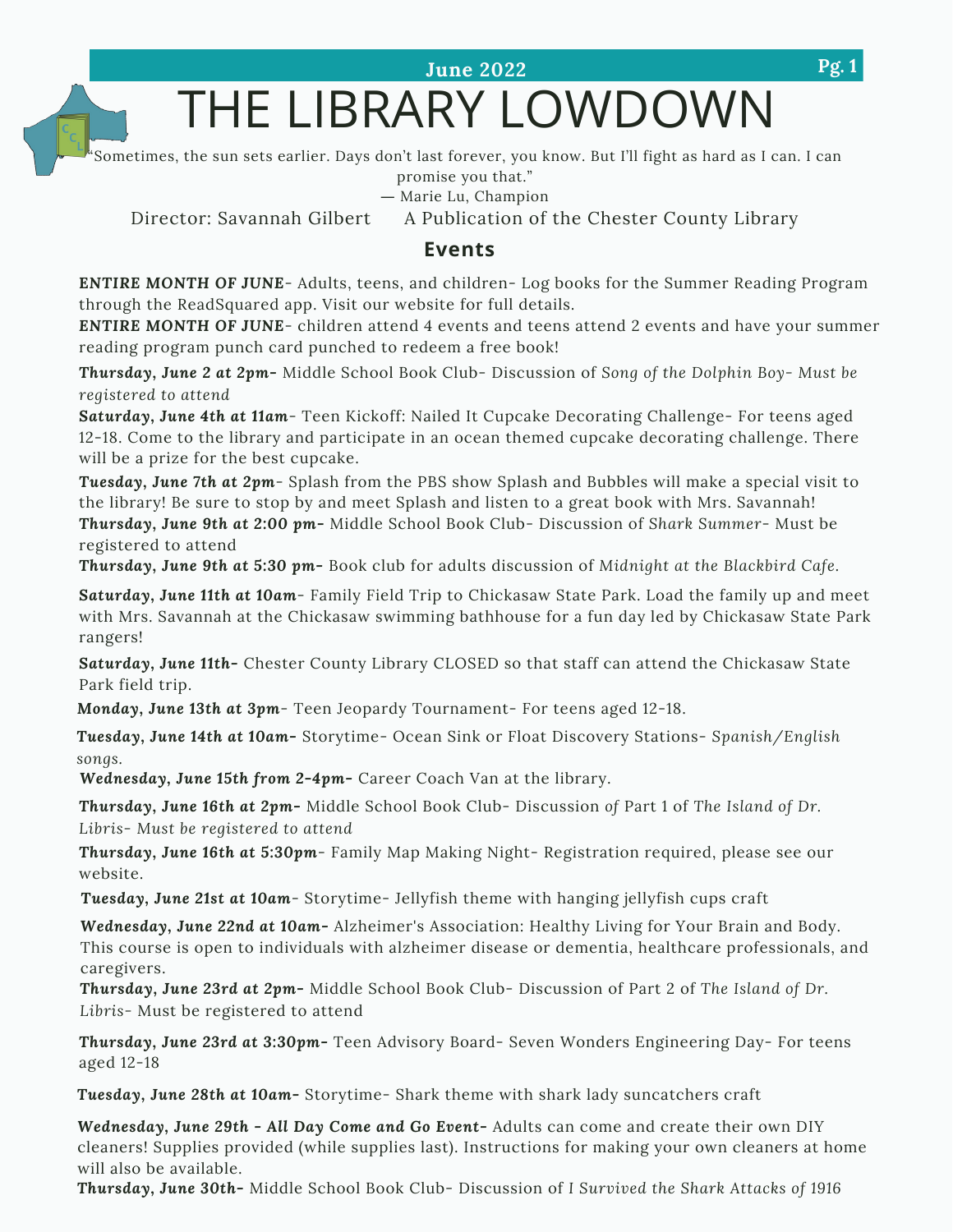# THE LIBRARY LOWDOWN **June 2022**

# *Summer Reading Program*

Participate in our Summer Reading Program! This year children, teens, AND adults can participate in our program. Participants can begin logging books read/listened to on May 15th (logging ends July 15th). We have programs for children, teens, adults, and senior citizens this year. When participants log books, you have the opportunity to earn points with each book read/listened to! Use your points to "purchase" some great prizes! Books will be logged on a program called ReadSquared- you can view this through your phone/tablet/computer or download the app!

Stop by the library or our website to view the FULL calendar of events, receive information on how to begin logging your books, and more great information for this summer.

# *Children/Teens Eligible for Free Books!*

The Chester County Library has been fortunate to receive a grant from Dollar General Literacy organization. This grant has provided us with 170 books to give away to children and teens. Beginning on May 26th (our kickoff event) children can pick up a punch card. Bring the punch card to events and have it punched at Summer Reading Program events. For children, attend any 4 events (and get your punch card punched) to redeem for a free book. For teens, attend any 2 events (and get your punch card punched) to redeem for a free book. We have many great books to choose from for all age ranges. Attend any family event and get your punch card punched and be entered for a drawing for a BUNDLE of books.

# *Healthy Living for Your Brain and Body*

. as ways to possibly slow the spread of the disease. We hope you are able to attend this great Healthy Living for Your Brain and Body is an informational program brought to you by the Alzheimer's Association. During this program, attendees will learn about a variety of things that you can do at home to help protect your brain and body from Alzheimer's disease and dementia as well program!

Do you need a recommendation on a new book or author to read? Visit our website and go to the about page and then click on our staff member book recommendations!

# *Clubs You Can Join!*

# *Teen Advisory Board*

Teens aged 12 - 18 are welcome to attend. During meetings we sometimes have snacks, play games, pick out materials and programs for the library to offer teens, and various other activities.

This group meets on the fourth Thursday of every month from 3:30 pm - 4:30 pm

# *Book Club for Adults*

Meetings occur the 2nd Thursday of the month and will be available in person or virtually (virtual information will be sent once you register). If you are interested in joining the book club for adults, please complete our online registration form at the link below. If you do not have access to the internet, please call us at 731-989-4673. We have an option for you to purchase book club books or borrow it for free! This book club explores a wide variety of genres, themes, and authors.

Upcoming Book Discussions: June- *Midnight at the Blackbird Cafe* by Heather Webber ; July- *Poet X* by Elizabeth Acevedo ; August- *Greenlights* by Matthew McConaughey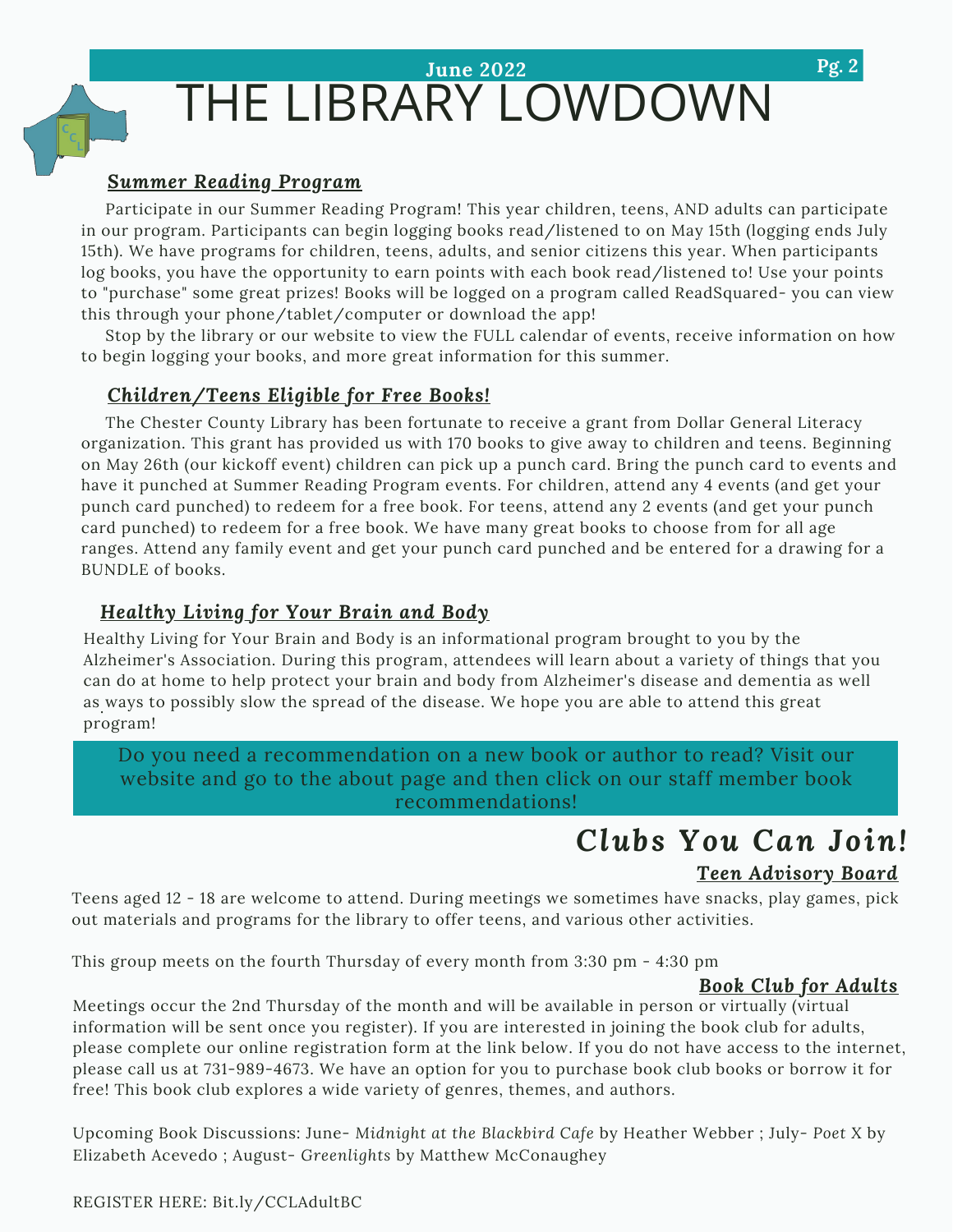# *New at the Library Juvenile Fiction*

*The Secret of the Hidden Scrolls: The Lion's Roar* by M.J. Thomas, *The Secret of the Hidden Scrolls: The King is Born* by M.J. Thomas, *The Secret of the Hidden Scrolls: Miracles by the Sea* by M.J. Thomas, *The Secret of the Hidden Scrolls: The Final Scroll* by M.J. Thomas, *Travelers Along the Way: A Robin Hood Remix* by Aminah Mae Safi, *Soraya and the Mermaid* by Salima Alikhan, *Lines of Courage* by Jennifer A. Nielsen, *Every Soul a Star* by Wendy Mass, *The Middle School Rules of Skylar Diggins* by Sean Jensen, *DC Super Pets Attack of the Invisible Cats, DC Super Pets Night of the Scaredy Crows, DC Super Pets The Amazing Mini-Mutts, Mermaids to the Resuce: Nixie Makes Waves* by Lisa Ann Scott, *Dead Sea Squirrels: Squirreled Away* by Mike Nawrocki, *Dead Sea Squirrels: Nutty Study Buddies* by Mike Nawrocki

# *Juvenile Fiction*

*Dead Sea Squirrels: Boy Meets Squirrel* by Mike Nawrocki, *Dead Sea Squirrels: Squirrelnapped!* by Mike Nawrocki, *Dragon Masters Books 4-16* by Tracey West

# *Wonderbooks*

*Marina and the Mermaids* by Linne Halpern, *The Pout-Pout Fish in the Big-Big Dark* by Deborah Diesen, *Baseball Saved Us* by Ken Mochizuki, *The Wild Robot* by Peter Brown, *The Wild Robot Escapes* by Peter Brown

*Juvenile Graphic Novels*

*Shark Summer* by Ira Marcks, *Bunbun & Bonbon: Fancy Friends* by Jess Keating, *Bunbun & Bonbon: Hoppy Go Lucky* by Jess Keating, *Bunbun & Bonbon: Captain Bun & Super Bonbon* by Jess Keating, *The Inflatables in Bad Air Day* by Beth Garrod, *Red Scare* by Liam Francis Walsh

# *Juvenile Nonfiction*

*How to High Tea with a Hyena (and not get eaten), Go Wild Lemurs, BOATS (and other things that float), Show How Guides: Hair Braiding, You Choose: The Korean War: An Interactive Modern History Adventure, Show How Guides: Slime & Sand, Look I'm a Cook, Look I'm an Ecologist, In Harm's Way: The Sinking of the USS Indianapolis and the story of its Survivors, We Are the Ship: The Story of the Negro League Baseball, Little Kids First Big Book of the Ocean, How do Animals See?, 2021 Game On!, Who Was Thomas Jefferson?*

# *Young Adult Fiction*

*Ashlords* by Scott Reintgen, *After* by Anna Todd, *After We Fell* by Anna Todd, *After We Collided* by Anna Todd, *The Astonishing Color of After* by Emily X.R. Pan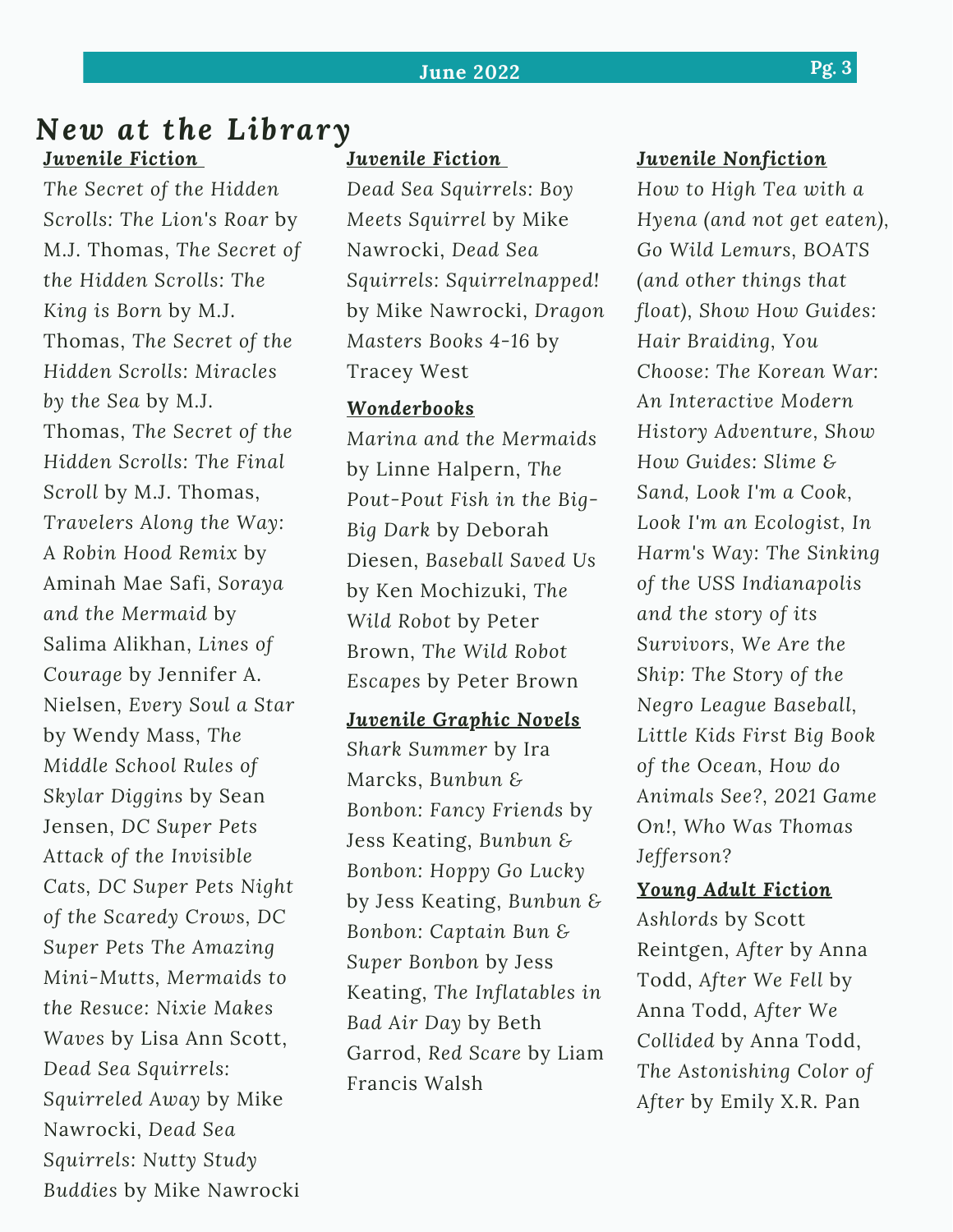# *New at the Library*

## *Adult Fiction*

*Juneteenth* by Ralph Ellison, *What Happened to the Bennetts* by Lisa Scottoline, *22 Seconds* by James Patterson, *When Two Feathers Fell From the Sky* by Margaret Verble, *The View from Coral Cove* by Amy Clipston, *Rescued* by David Rosenfelt, *Book of Night* by Holly Black, *Hope Harbor* by Irene Hannon, *Nothing to Lose* by J.A. Jance, *Gold Dust* by local author Joe McCormick, *Last Summer at the Golden Hotel* by Elyssa Friedland

### *Adult Nonfiction*

*How to Learn Crochet for Beginners, Crazy Faith* by Michael Todd, *Raising Worry-Free Girls* by Sissy Goff

*Children's Learning Kits Bug Explorer Kit*

# *Juvenile Easy*

*This or That? A Story about Choosing, I Love my Teacher!, Grandparents Day!, Kitty, A Penny's Worth, Princess Charming, Kicks, Disney Encanto: Mirabel's Discovery, Disney Turning Red: Mei's Wild Ride, Eggasaurus, Give PLEASE a Chance, Nerdy Babies: Ocean, Time Capsule, My First Graphic Novel: Shark in the Library, Grumpy Monkey Says No!, Happy Birthday Hedgehog!, Drum City, The King of Poop, The Impossible Sleepover, Super Wings: Airport Adventure, Super Wings: A Super First Day, Big Shark Little Shark and the Spooky Cave, Super Wings: Lost Stars, Super Wings: Shark Surf Surprise, Super Wings: Cold Feet, Big Shark Little Shark,*

## *Juvenile Fiction*

*Imagination Station: Voyage with the Vikings* by Marianne Hering, *Imagination Station: Attack on the Arena* by Marianne Hering, *Imagination Station: Peril in the Palace* by Marianne Hering, *Imagination Station: Revenge of the Red Night* by Marianne Hering, *Imagination Station: Showdown with the Shepherd* by Marianne Hering, *Imagination Station: Problems in Plymouth* by Marianne Hering, *The Secret of the Hidden Scrolls: The Beginning* by M.J. Thomas, *The Secret of the Hidden Scrolls: Race to the Ark* by M.J. Thomas, *The Secret of the Hidden Scrolls: The Great Escape* by M. J. Thomas, *The Secret of the Hidden Scrolls: Journey to Jericho* by M.J. Thomas, *The Secret of the Hidden Scrolls: The Shepherd's Stone* by M.J. Thomas,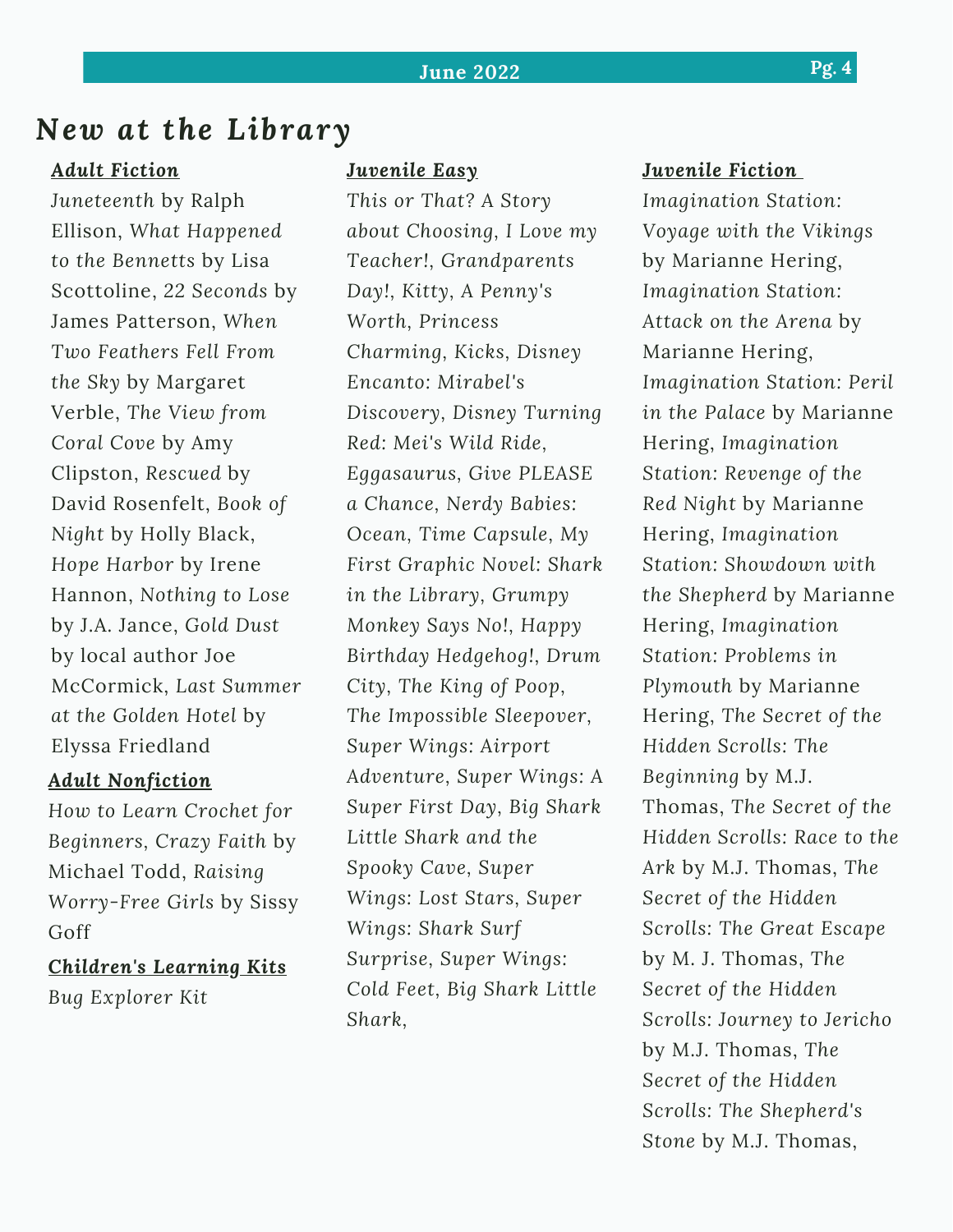# **June 2022 Pg. 5**

#### *New at the Library- Donations from the Hatchie River Regional Library Adult Books Adult Books Adult Books*

*The Sunflower Girl* by Rosanna Chiofalo, *The Sign Painter* by Davis Bunn, *Living in God's Love* by Billy Graham, *The Poe Shadow* by Matthew Pearl, *Love Greg & Lauren, Portrait of a Killer* by Patricia Cornwell, *Baby 411, Donna Bell's Bake Shop, Collectibles Handbook & Price Guide 2014-2015, Mr. Sunday's Soups, Melissa's Southern Cookbook, It's Your Biz* by Susan Wison Solovic, *DK Crochet: The Complete Step By Step Guide, Woodworking in a Weekend, Betty White & Friends; My Life at the Zoo, Carla Hall's Soul Food, Growing Your Own Vegetables, Fit for a King: The Elvis Presley Cookbook, Unvaccinated Homeschooled and TV Free, Why People Die by Suicide* by Thomas Joiner, *Mom's Ok She Just Forgets*

*Selected Letters of Langston Hughes, Raising More with Less, The Proposal* by Lori Wick, *The Rescue* by Lori Wick, *Pillars of Earth* by Ken Follett, *Crazy Love You* by Lisa Unger, *The Mark* by Kiki Swinson, *Joseph* by James Shott, *The Syndicate* by Brick & Storm, *Always Unique* by Nikki Turner, *Hardwired and Hardpressed* by Meredith Wild, *The Road* by Cormac McCarthy, *What We Find* by Robyn Carr, *Sullivan's Crossing* by Robyn Carr, *Song of My Heart* by Kim Vogel Sawyer, *Falling for the Fireman* by Allie Pleiter, *Two by Two* by Nicholas Sparks, *Johnnie Come Lately* by Kathleen M. Rodgers, *The Christmas Joy Ride* by Melody Carlson, *Abraham* by Bruce Feiler, *Shell Game* by Sara Paretsky, *Always the Wedding Planner Never the Bride* by Sandra Bricker

*The Promise Bride* by Gina Welborn, *A Love Worth Giving* by Max Lucado, *The Bank Sisters Complete* by Nikki Turner, *Every Last One* by Anna Quindlen, *Twelve Years a Slave* by Solomon Northup, *The Strain* by Chuck Hogan, *Crime Beat* by Michael Connelly, *His Steadfast Love* by Golden Keyes Parsons, *Courting Mr. Emerson* by Melody Carlson, *A Daughter's Dream* by Shelly Shepard Gray, *Carl Weber's Kingbins Chicago* by Silk Smooth, *The Diamond Empire* by K'Wan, *Pretty Boy Problems* by Michele Grant, *Hot Flash* by Carrie H. Johnson, *The Newcomer* by Suzanne Woods Fisher, *Crossroads* by Nikita Lynette Nichols, *Deep in the Alaskan Woods* by Karen Harper, *The Journey Home* by Jeff Motes, *The Search* by Jeff Motes, *Gathering Home* by Jeff Motes